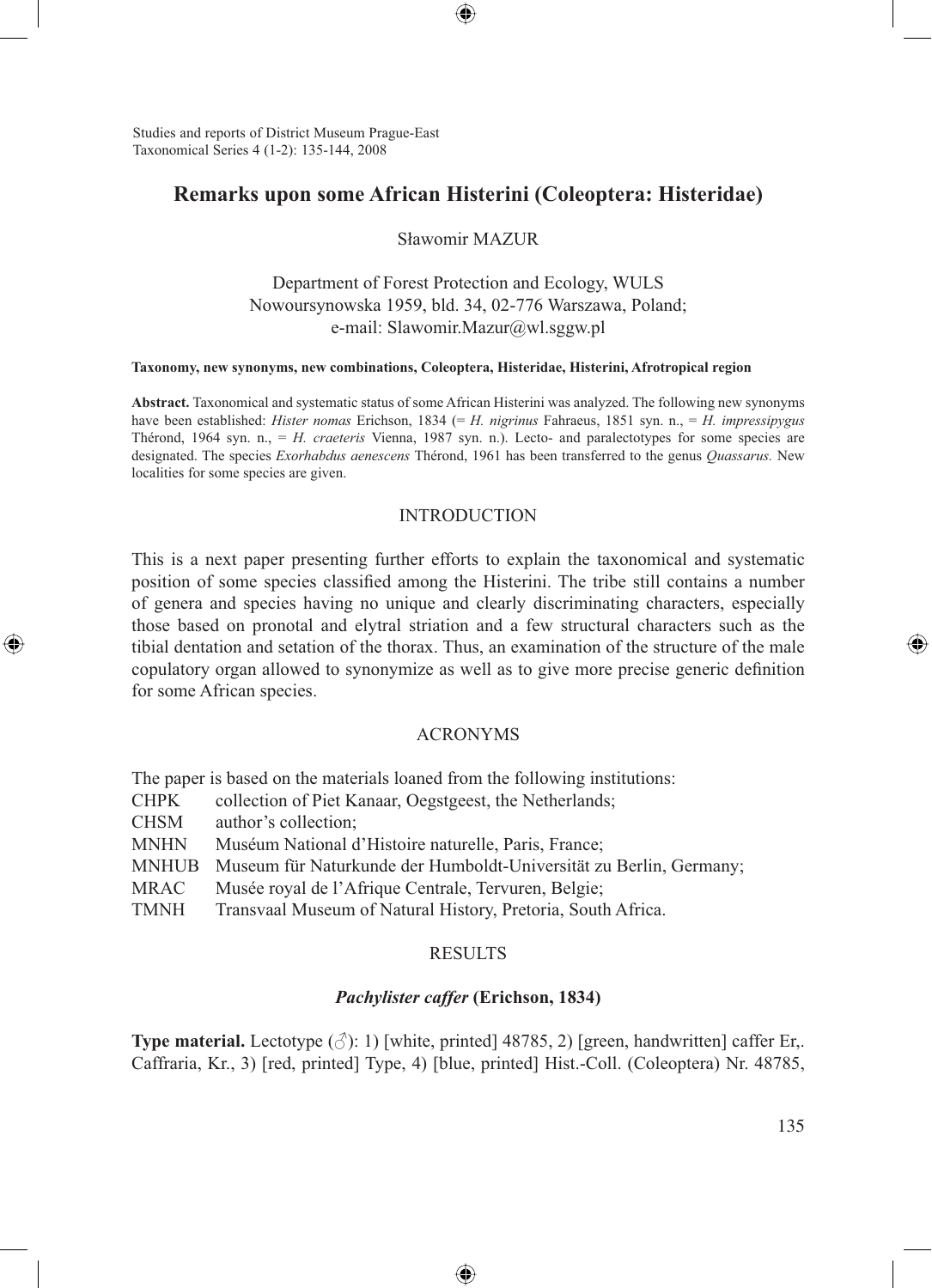Hister Caffer Er.\*, Caffraria, Krebs, Zool. Mus. Berlin, 5) [red, printed] Syntypus, Hister caffer Erichson, 1834, labeled by MNHUB 2007, 6) [white, printed] Lectotypus, 7) [white, printed] des. S. Mazur 2007, (MNHUB). Paralectotypes. I,  $(\varphi)$ : 1) [red, printed] Type, 2) [blue, printed] Hist.-Coll. (Coleoptera), Hister Caffer Er., Caffraria, Krebs, Zool. Mus. Berlin, 3) [red, printed] Syntypus, Hister caffer Erichson, 1834, labeled by MNHUB 2007, 4) [white, printed] Paralectotypus, 5) [white, printed] des. S. Mazur 2007, II,III,  $(\circ)$ : as labeled as the paralectotype I, (MNHUB).

**Remarks.** Described based on 4 type specimens; thus, a designation of the lecto- and paralectotypes is given above. The genital structure of this species has been figured in the previous author's paper (Mazur, 2004, figs 4, 7).

## *Pachylister conilabris* **(Schmidt, 1889)** (Figs 1-5)

**Type material.** Holotype (♂): Caffraria, Type, Hister conilabris Schm., Typ, coll. J. Schmidt, Holotypus, Hister conilabris Schmidt, 1889, labeled by MNHUB 2007, Pachylister Conilabris Schmidt, S. Mazur 2007, (MNHUB).

**Remarks.** A rare species, apart from the type-locality recorded lately from Transvaal (Mazur, 2004: 171). Additionally, the male genital structure is figured (Figs 1-5).

⊕



Figs 1-5. *Pachylister conilabris:* 1-3- aedeagus, 4- 8<sup>th</sup> tergite, dorsally; 5- 9<sup>th</sup> and 10<sup>th</sup> tergites; 1- ventrally; 2laterally; 3- dorsally.

⊕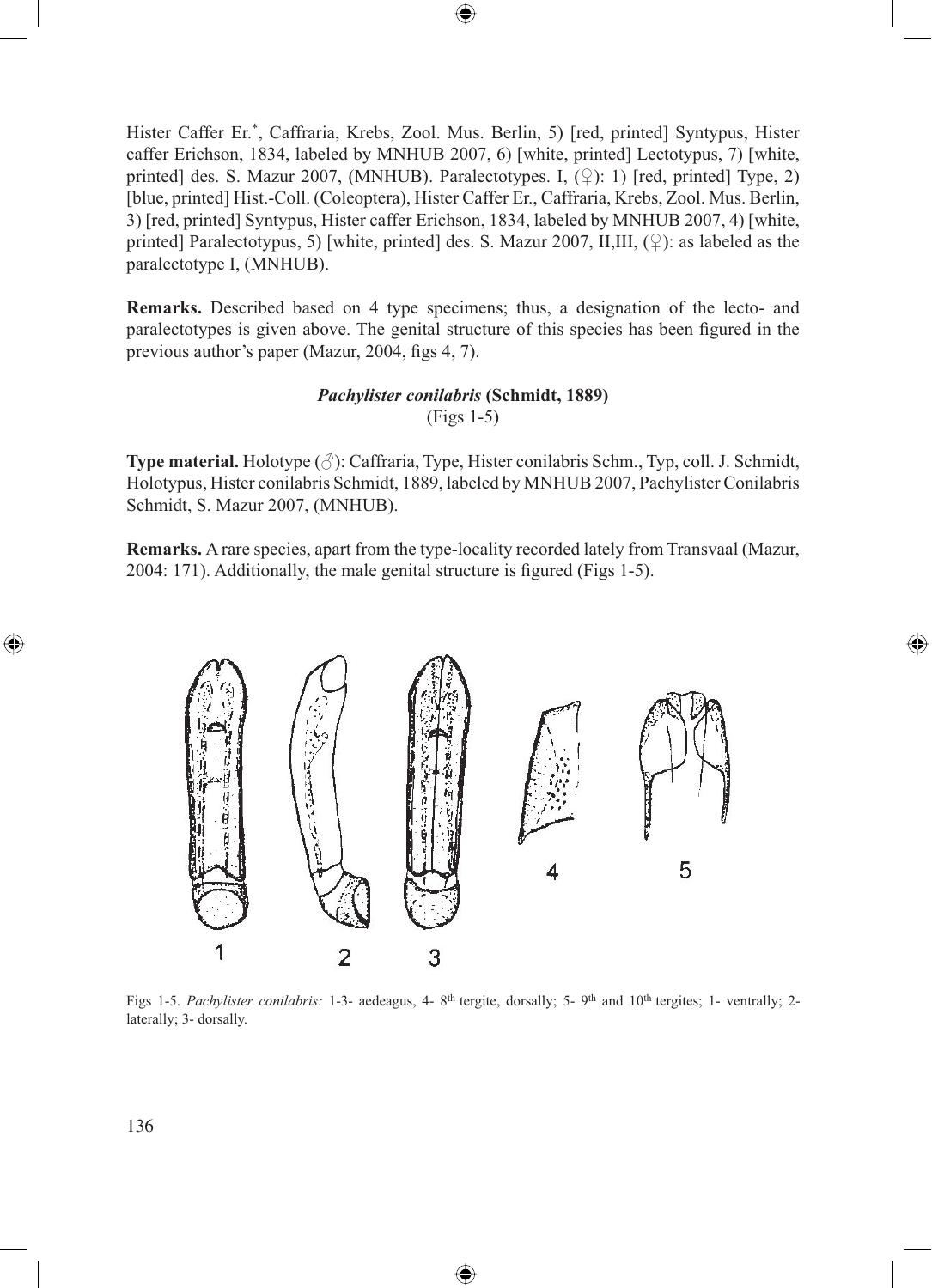## *Hister bremeri* **Mazur, 1979** (Figs 6-12)

⊕

**Type material.** Paratype (♀): Sudan, prov. Darfur, El Fasher, and Kadaver, 3.viii.1977, H. J. Bremer leg., (CHSM).

**Other material studied:** [RSA] Südafrika/E-Transv.[aal], Krüger Nat. Park., Skukuza, 20.I.1996, L. Schmidt leg, 1 ♀, (CHSM); Namibia: Gr. Namaland, Bethanien, i.ii.1885, A. Schenck S. leg, 1♀, (MNHUB); D. S. W. Afrika, von Omaruru nach Okahanjande, 18- 22.ii.1909, S.G. Seewald leg,  $1 \delta$ , (MNHUB).

**Remarks.** Described originally from Sudan (Mazur, 1979: 145) and compared with *H. capicola* Marseul, 1854 from which it differs, however, by the quadridentate foretibiae, complete outer lateral stria and by the lack of sutural stria (Figs 6-7). To a better recognition of this species, the figures of the male copulatory organ are also given (Figs 8-12).

**Distribution.** Sudan, new for Namibia and RSA.

⊕



Figs 6-7. *Hister bremeri* (holotype): 6- upper side; 7- under side.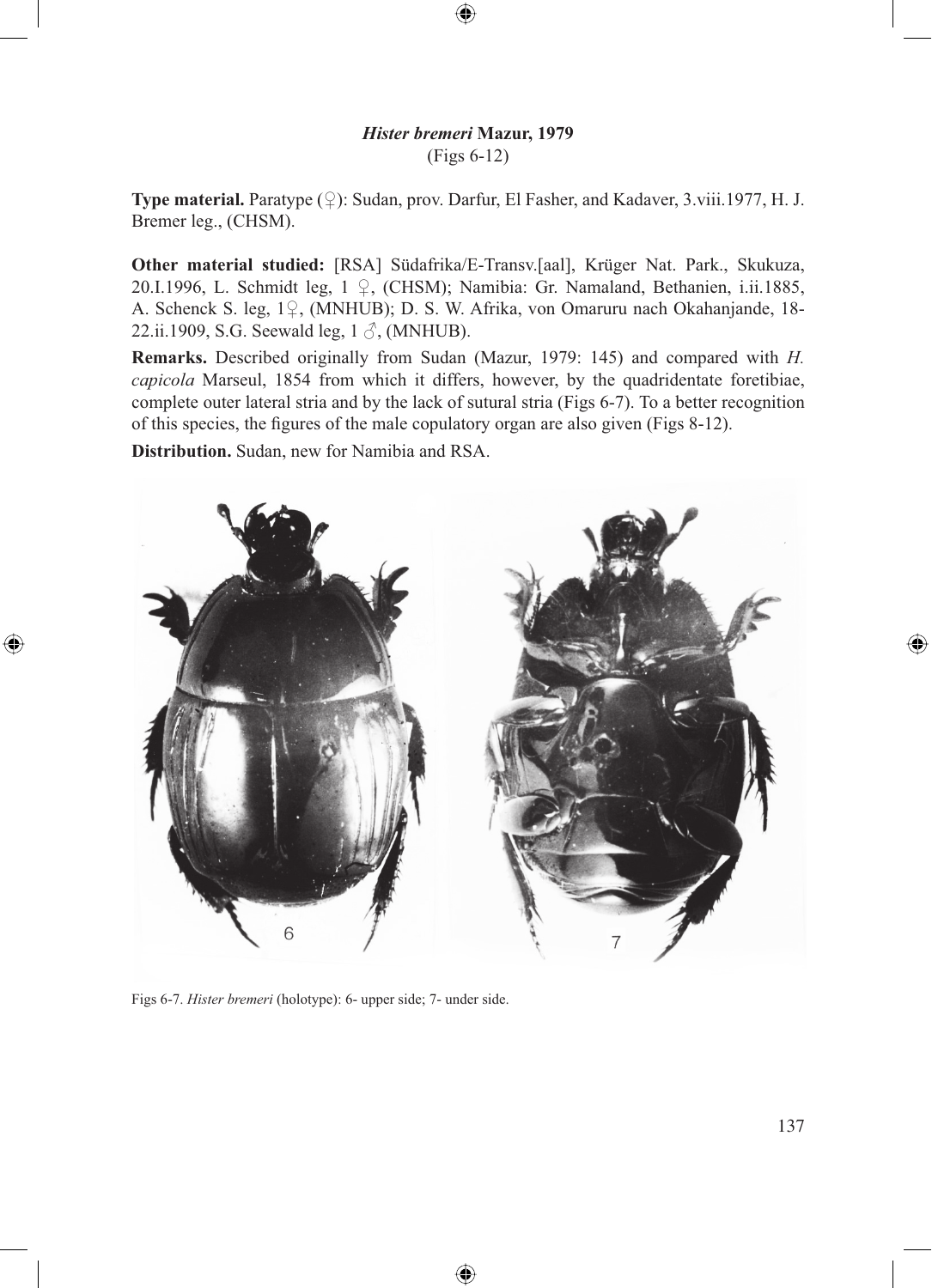

 $\bigoplus$ 

Figs 8-16. Genital structure of the male: 8-12: *Hister bremeri;* 13-16: *H. distinguendus;* 8-10, 13-15- aedeagus; 11, 16- 8<sup>th</sup> tergite, dorsally; 12- 9<sup>th</sup> and 10<sup>th</sup> tergites; 8, 14- ventrally; 9, 13- dorsally; 10, 15- laterally.

 $\bigoplus$ 

# *Hister distinguendus* **Schmidt, 1895** (Figs 13-16)

**Type material.** Syntypus (♂): [DR Congo] Kuilu, Hister n. sp. prope circulus, Hister distinguendus Schm., (MNHUB).

**Remarks.** A poorly known species recorded only from the type-locality. To a better recognition of this species, the figures of the structure of the male copulatory organ are given (Figs 13-16).

⊕

 $\bigoplus$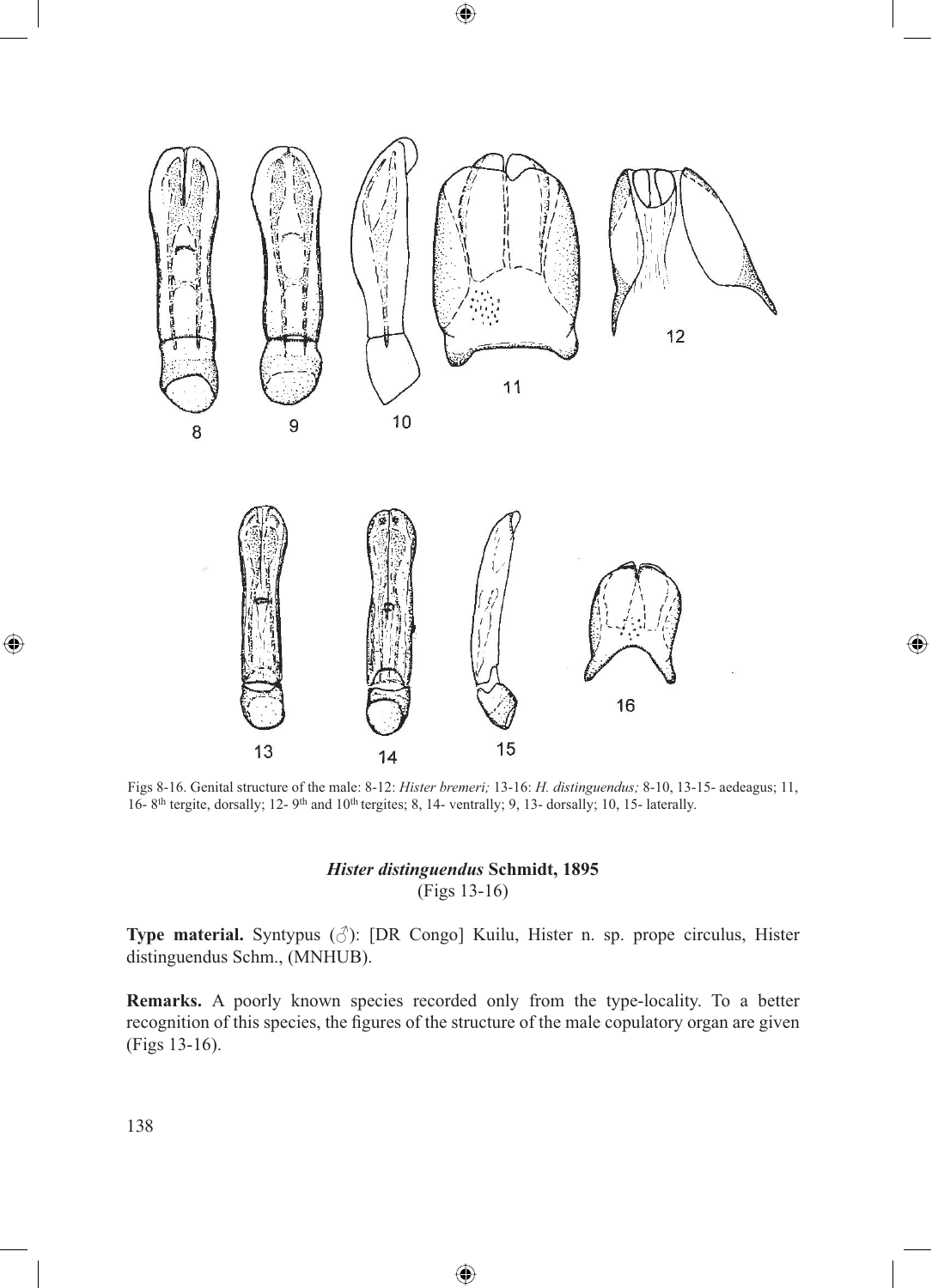## *Hister nomas* **Erichson, 1834** (Figs 17-18)

⊕

*Hister nigrinus* Fahraeus in Boheman, 1851: 533 **syn. n.** *Hister impressipygus* Thérond, 1964: 349 **syn. n.** *Hister craeteris* Vienna, 1987: 224 **syn. n.**

⊕

**Type material.** *Hister nomas*, Lectotype  $(\circled{)}$ : 1) [green, handwritten] nomas Er., Pr. b. sp. Kr.\*[RSA] , 2) [white, printed] 48810, 3) [red, printed] Type, 4) [blue, printed] Hist.-Coll. (Coleoptera) Nr. 48810, Hister nomas Er.\*, Pr. b. sp. Krebs, Zool. Mus. Berlin, 5) [red, printed] Syntypus, Hister nomas Erichson, 1834, labeled by MNHUB 2007, 6) [white, printed] Lectotypus, 7) des. S. Mazur 2007, (MNHUB). Paralectotype  $(\vec{\triangle})$ : 1) [blue, handwritten] Natal Boh., 2) [blue, printed] Hist.-Coll. (Coleoptera) Nr 48810, Hister nomas Er.\*, [RSA] Port Natal, Bohem., Zool. Mus. Berlin, 3) [white, printed] Paralectotypus, 4) des. S. Mazur 2007, (MNHUB).

*Hister impressipygus,* Holotype (♀): Musée du Congo, [Rwanda] Ruanda: Ninda, 11-I-1934, G.F. de Witte, Parc. Nat. Albert, Hister impressipygus Thér. n. sp., (MRAC).

*Hister craeteris, Holotype* (♀): [Tanzania] Ngorongoro - Tang., xi.1961, P. de Moor, (TMNH).

**Remarks.** This species exhibits a great deal of variability, including the body size, the elytral and pronotal striation as well as the density and size of pygidial punctation.

The only differences between *Hister nomas* and *H. nigrinus,* noted by Bickhardt (1919: 81) are the presence of apical depression on elytra and lateral foveae on propygidium. Detailed examination of the types of both, *H. nomas* and *H. nigrinus,* clearly showed that these species were identical, especially in the genital structure (Mazur, 2006, figs 16-18).

Thérond (1964: 349) compared *Hister impressipygus* with *H. nigrinus* and *H. nomas*  finding the following differences: "Les stries dorsales, cependant, ne sont pas aussi profondément gravées et aussi fortement crénelées que chez ces deux espèces. Les élytres n'ont pas unde depression transversale devant leur apex, comme on la voit chez *H. nigrinus;*  la mentonnière du prosternum n'est pas étirée en pointe, comme chez *H. nomas,* mais au contraire parfaiement arrondie". These differences, however, are normal individual variation being also met among other specimens. Thus, there is no doubt that *H. impressipygus* is a synonym of *H. nomas.*

When describing *Hister craeteris*, Vienna (1987: 225) placed it near *Hister scabripygus*  Schmidt (now *Afrohister scabripygus*) and *H. parumstriatus* Desbordes but it is hard to find closer relationships between them. He pointed out, however, the principal character discriminating *H. craeteris* from both these species mentioned: "… fondementalmente differisce par l'assenza di tomentosità nelle epipleure del prosterno". *Hister craeteris* differs externally from *H. nomas* by complete outer lateral pronotal stria and tridentate foretibia. The length of pronotal striae is also variable. Erichson (1834: 138) described them originally as being complete: "… der äussere Streif reicht fast bis zum Hinterrande, der innere ist ganz". In fact, the outer lateral pronotal stria is interrupted in the lectotype and in the paralectotype (Fig. 17).

⊕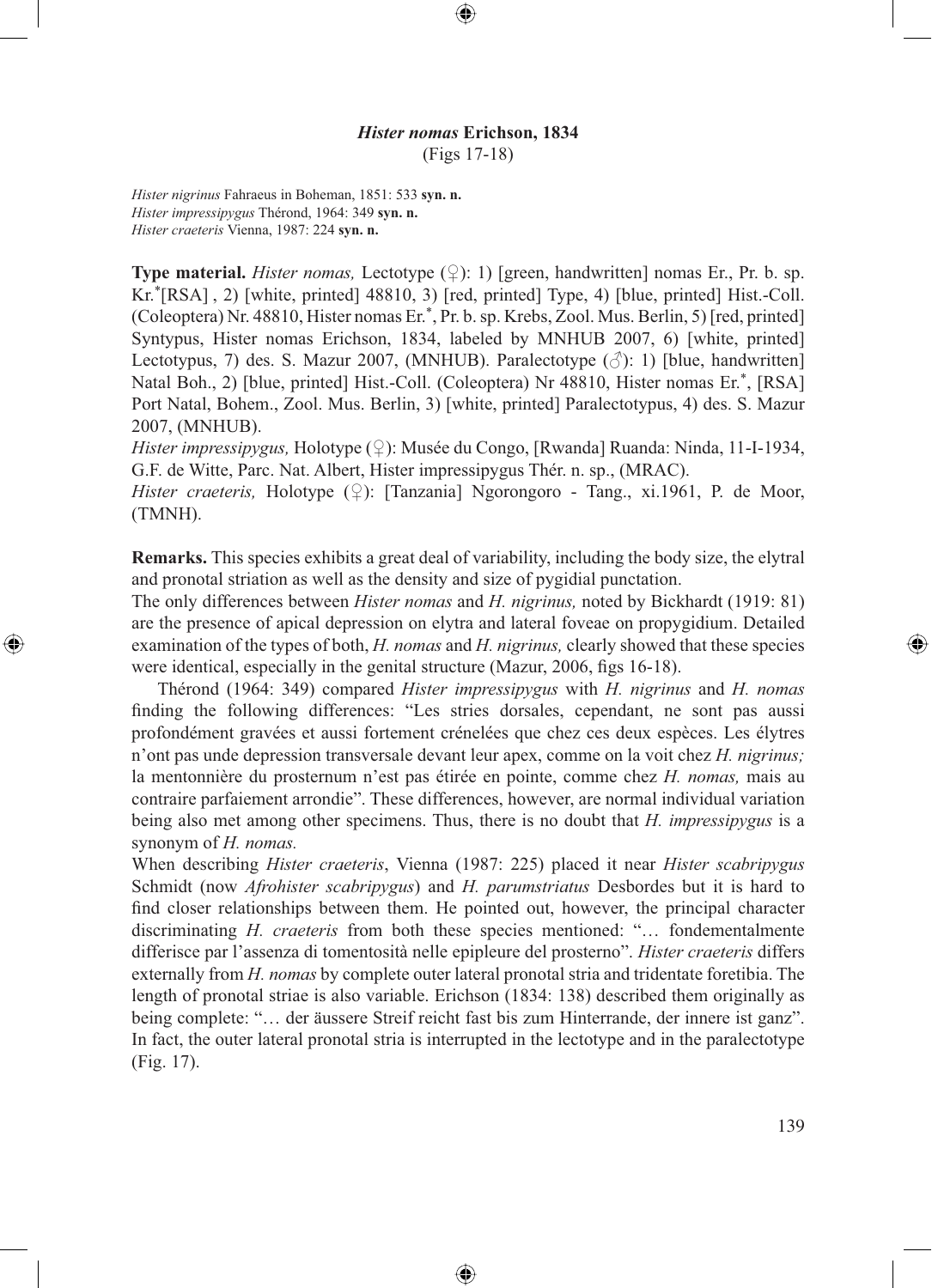The number of tibial dents is usually four but this feature is also variable, even in same specimen: one male from Ivory Coast [CHSM] has got 3 dents on left tibia and 4 on right one whereas a female from Madagascar [CHSM] has got 5 dents on left tibia and 4 on the right one. So, there is no reason to treat *H. craeteris* as a separate species and it should be regarded as a synonym of *H. nomas.*

⊕

*Hister nomas* occupies a rather isolated position among the African *Hister-*species, showing closer relationship to *H. leopoldi* Desbordes, 1929. Both these species differ from the majority of African species by the lack of pronotal pilosity and clearly expressed sexual dimorphism: the ventral margin of male foretibia is angular and distinctly broadened (Fig. 18) whereas the female foretibia is broadened gradually, less markedly. *Hister leopoldi* may be separated from *H. nomas* mainly by widely interrupted frontal stria (Mazur, 1981: 182, fig. 7).

*Hister nomas* has been described based on 2-type specimens, so a designation of the lectoand paralectotype is given above.

# *Hister pygolaevis* **Desbordes, 1917** (Figs 19-22)

**Type material.** Holotype (♂): Museum Paris, [DR Congo] Congo belge, Maniema: Kindu, L. Burgeon, 1917, Type unique, Hister pygolaevis n. sp. H. Desbordes det. 1917, (MNHN).

**Other material studied:** [Central African Republic]: Rép. Centralarfricaine, riv. Oubangui, 13 km en amont de Bangui, sous bouses sur plage sable, iii-1980, 2 ex.,; Bozo, in/under excrements, viii-1981, N. Dégallier leg., 1 ex.,; [Senegal], Dakar, M. André, 1 ex.,; [Cameroon] Cameroun, Bertousa / ORSOM Paris, Mouchet 1959, 1 ex., (all in CHPK).

⊕

**Remarks.** Compared originally (Desbordes, 1917: 215) with *Hister aequatorius* Marseul, 1854. Later Bickhardt (1919: 215) placed it between *H. mirus* Bickhardt, 1919 and *H. cribrurus* Marseul, 1854. From all these species it may be distinguished by the genital structure (Figs 19-22).

**Distribution.** DR Congo, Congo, Ghana, new to Central African Republic, Senegal and Cameroon.

# *Exorhabdus schoutedeni* **Desbordes, 1919**

(Figs 23-30)

**Type material.** Holotype (♂): [DR Congo]: Musée du Congo, Kapiri, x.1912, Miss. Agric. R. Det. 501, Holotypus, Type no 1, Exorhabdus Schoutedeni n. sp., H. Desbordes, 1919, (MRAC). Paratypes. I:  $(1 \text{ } \hat{\mathcal{S}})$ : as labelled as the holotype, Paratypus, Type no 4, x.1912; II: (1 sex undetermined): as labelled as the holotype, Paratypus, Type no 5, III: (1 sex undetermined): as labeled as the holotype, Paratypus, Type no 3, x.1912, (all in MRAC).

**Remarks.** Described as having three lateral pronotal striae and, owing to this, compared with *Zabromorphus pachysomus* (Ancey, 1882) (Desbordes, 1919: 74): "Le pronotum de cette espèce est pouvru, en dehors de sa strie marginale de trois stries laterales et il est

⊕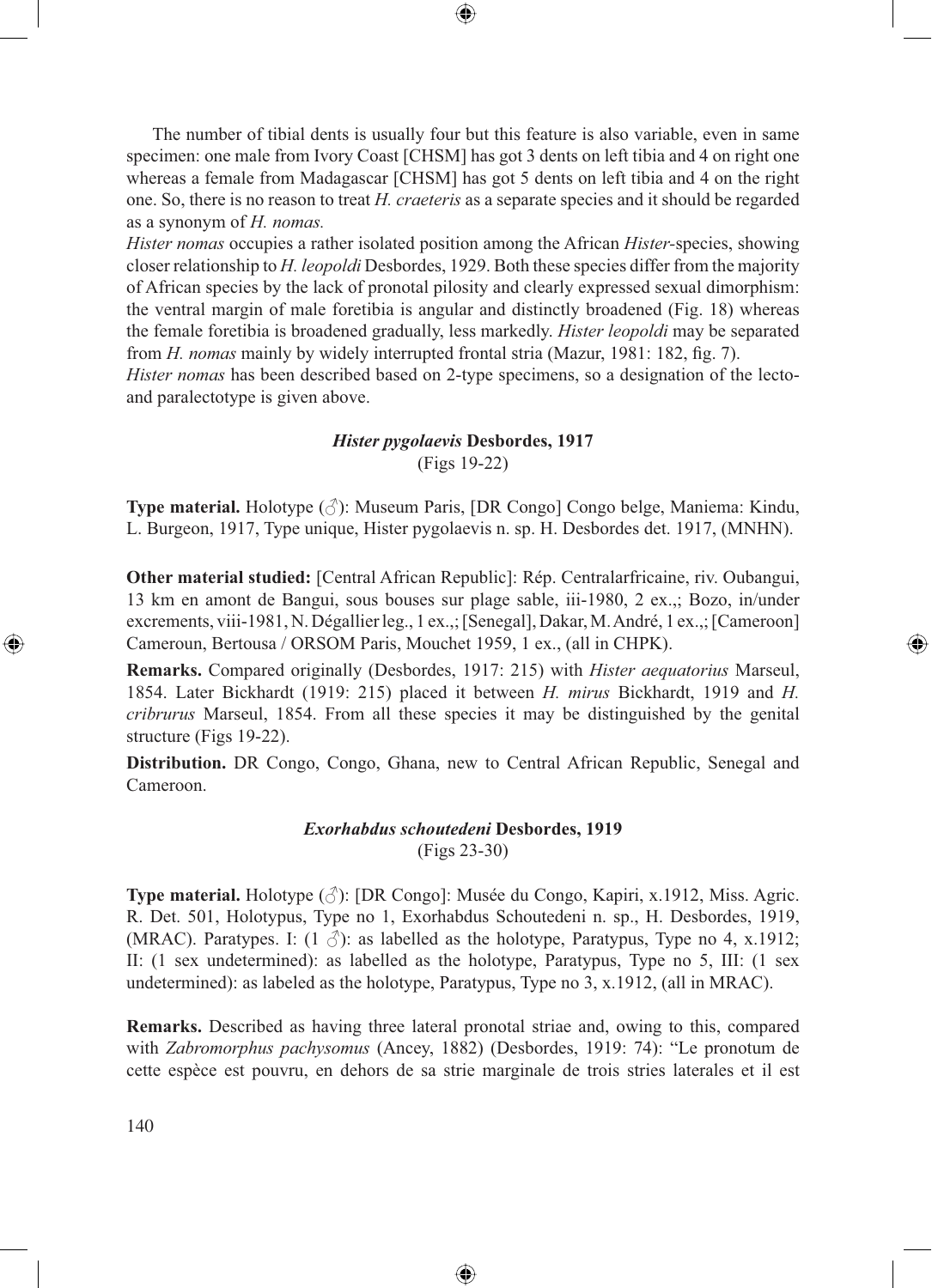

 $\textcircled{\scriptsize{*}}$ 

Figs 17-22. *Hister nomas:* 17-18; *H. pygolaevis,* genital structure of the male: 19-22; 17- pronotal side; 18- foretibia of the male; 19-21- aedeagus; 22- 8<sup>th</sup> tergite; 19- ventrally; 20- dorsally; 2 - laterally.

⊕

marqué latéralement de strioles et de points. Ce caractère exceptionnel lui est common avec *Zabromorphus pachysomus* Ancey... ".

An examination of the type-series showed, however, that the pronotal striation was incomplete, consisting of more or less reduced outer lateral stria with some punctiform striae accompanying it (Fig. 24).

The structure of the male copulatory organ as well as the position of the recurrent arm of lateral metasternal stria and elytral striation are typical for the genus (Figs 23, 25-30).

> *Quassarus aenescens* **(Thérond, 1961) comb. n.** (Figs 31-37)

**Type material.** Holotype (♂) : I.R.S.A.C - Mus. Congo, [DR Congo] Kwango, Kianza, terr. de Feshi, à la lumiére, Mme J. Leleup, iii-1959, Holotypus, Exorhabdus aenescens nov. J. Thérond det. 1960, (MRAC).

Paratype (♀) : I.R.S.A.C - Mus. Congo, [DR Congo] Kwango, Kianza, terr. de Feshi, savane boisée, Mme J. Leleup, iii-1959, Paratype, Exorhabdus aenescens nov. sp. Thérond, (MRAC).

⊕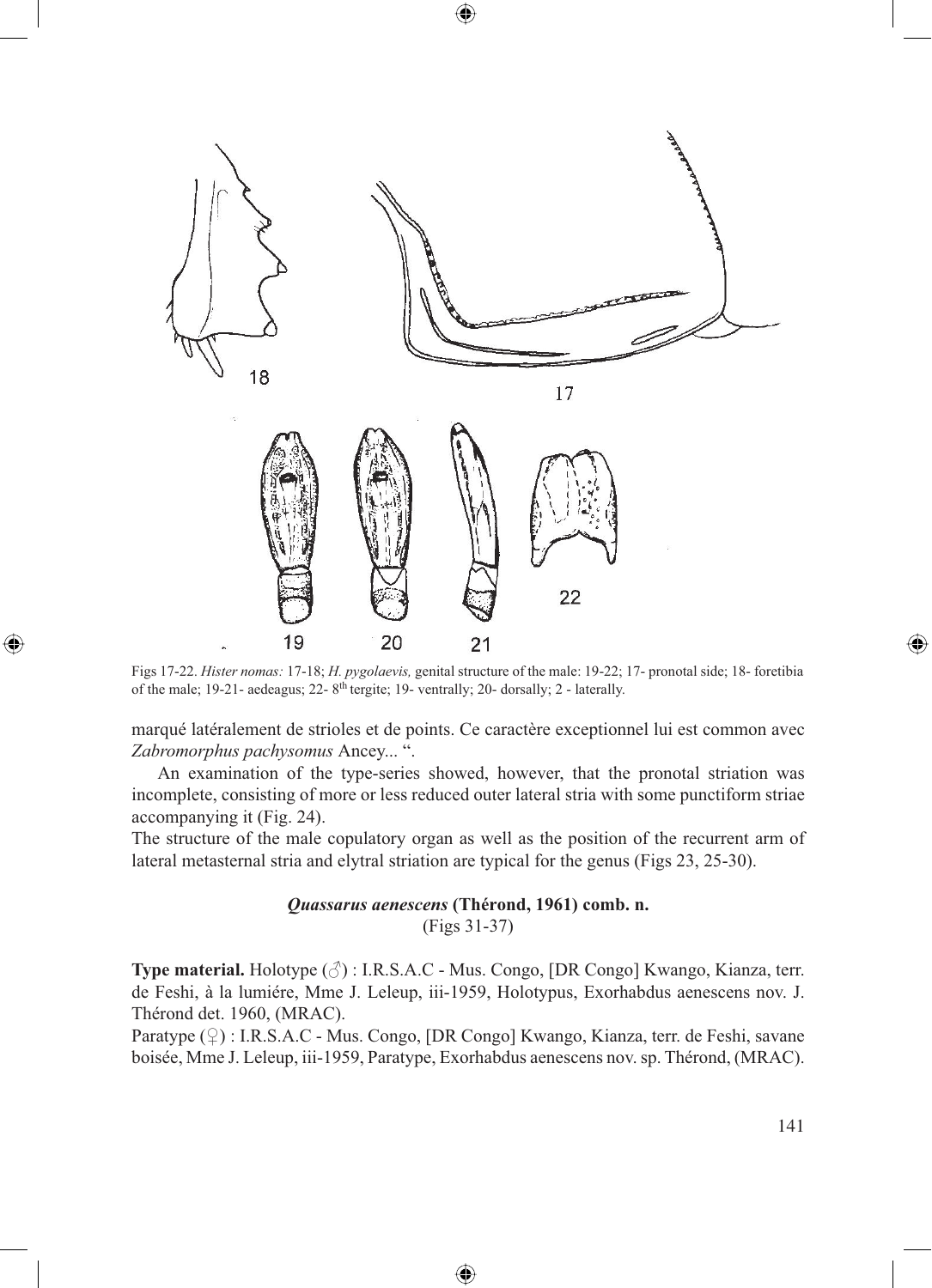$\bigoplus$ 



 $\bigoplus$ 

Figs 23-30. *Exorhabdus schoutedeni:* 23- upper side; 24- pronotum, laterally; 25- lateral part of meso- and metasternum; 26-28- aedeagus; 29- 8<sup>th</sup> tergite; 30- 9<sup>th</sup> and 10<sup>th</sup> tergites; 26 - dorsally; 27- ventrally; 28- laterally.

⊕

 $\bigoplus$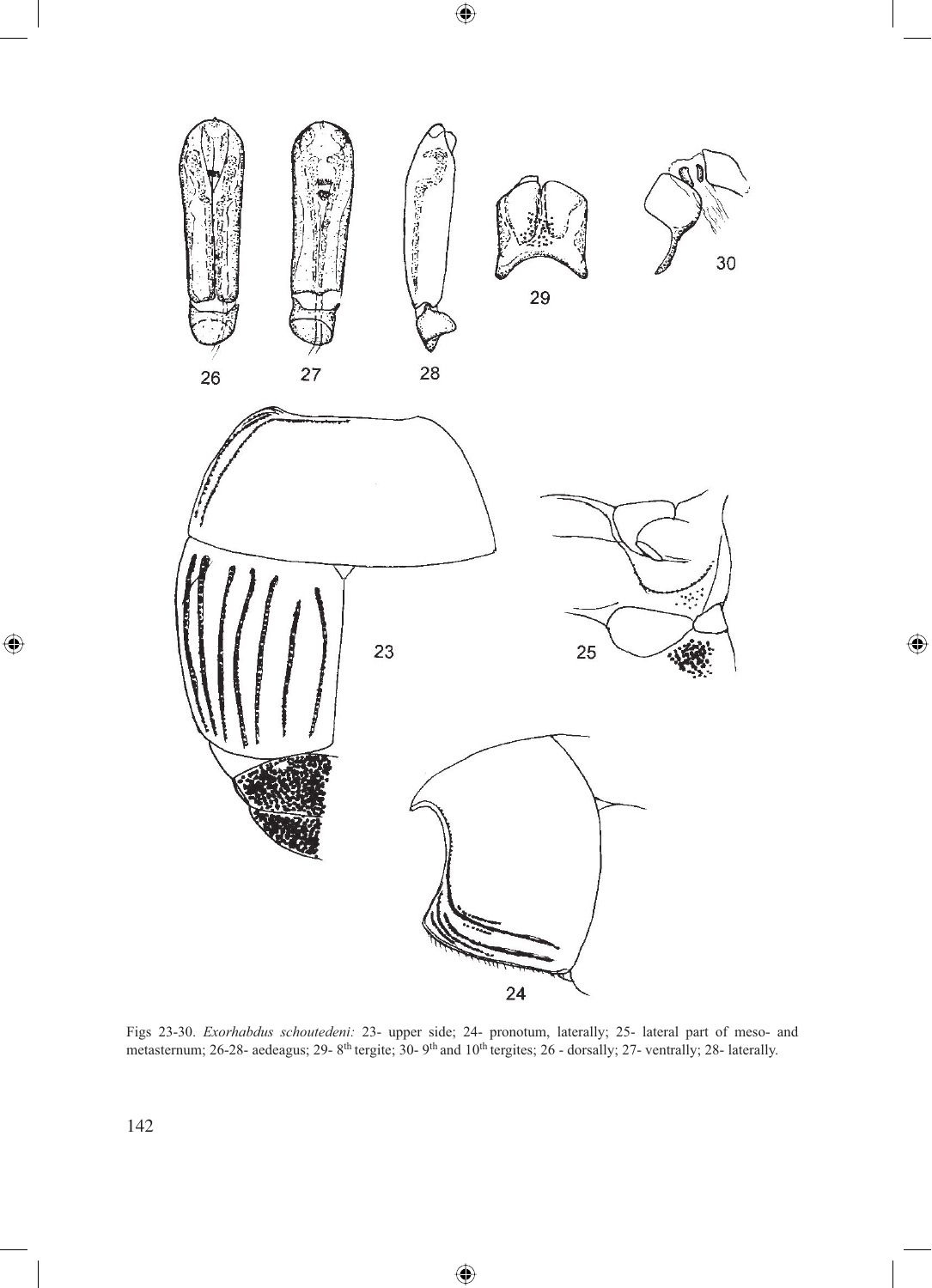

⊕

⊕

Figs 31-37. *Quassarus aenescens:* 31- upper side; 32- pronotum, laterally; 33-35- aedeagus; 36- 8th tergite; 37- 9th and 10th tergites; 33- dorsally; 34- ventrally; 35- laterally.

**Remarks.** Described in the genus *Exorhabdus* and compared originally (Thérond, 1961: 111) with *E. schoutedeni* Desbordes owing to a presence of three lateral pronotal striae but there is no doubt that this species should be transferred to the genus *Quassarus* Mazur. From *Qu. rubripes* Mazur it differs by interrupted marginal pronotal stria (Figs 31-32; Mazur, 2007, figs 26-27) and by different genital structure (Figs 33-37; Mazur, 2007, figs 28-32).

ACKNOWLEDGEMENTS. The author is deeply indebted to the following persons for the privilege of studying the types of H. Desbordes, W. F. Erichson, J. Schmidt, J. Thérond, P. Vienna: M. Uhlig and B. Jaeger (MNHUB), A. Taghavian (MNHN), R. Müller (TMNH) and M. de Meyer (MRAC). Special thanks are due to my friend, Piet Kanaar, Oegstgeest, the Netherlands, for having loaned me his materials of *Histerini.*

⊕